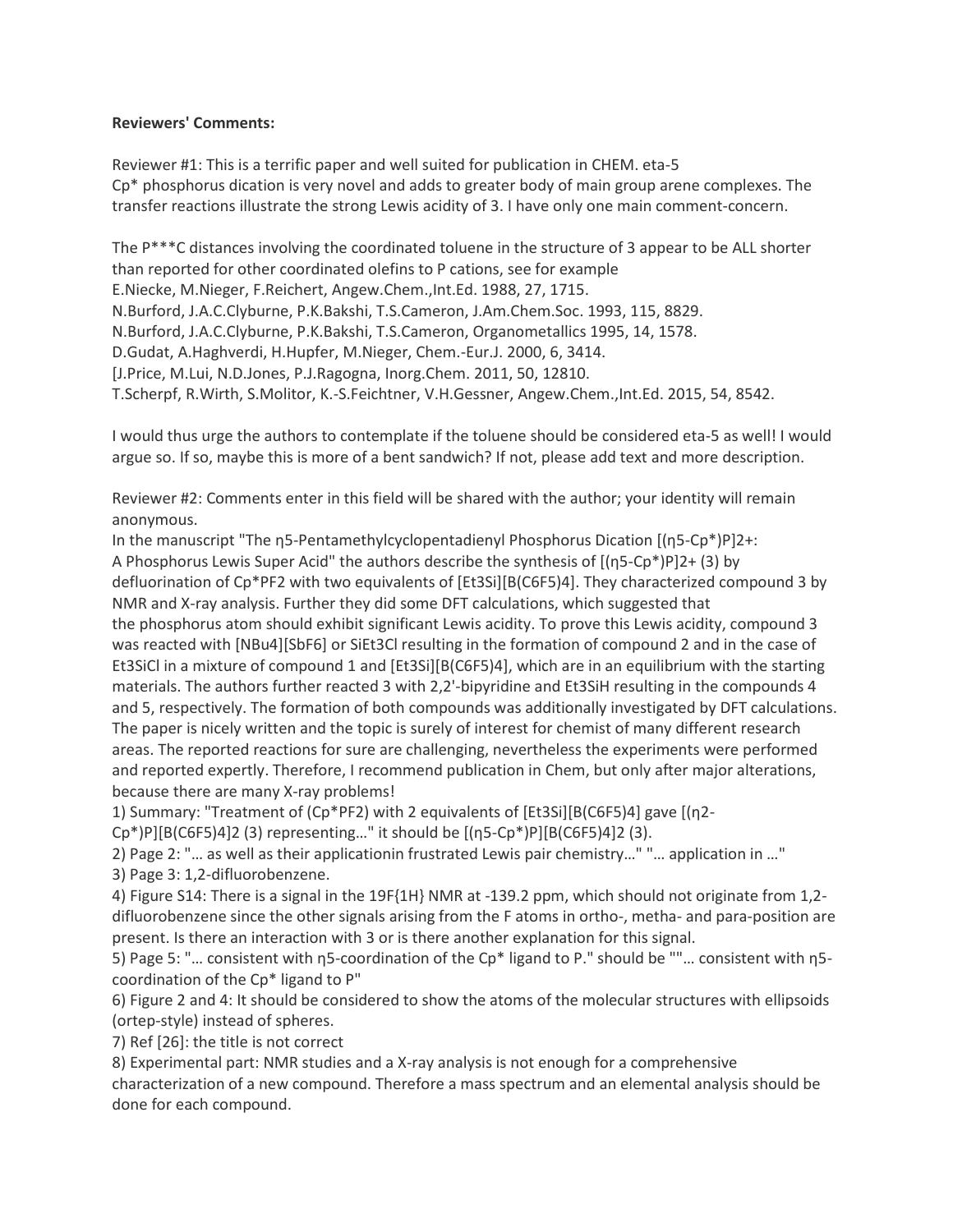9) X-ray analysis: It is confusing that CIF2 corresponds to compound 3 and CIF3 corresponds to compound 2. CIF1 and 3 are fine and can be published without hesitation.

10) X-ray analysis: At CIF2 (compound 3) there are some problems. The Crystal was weakly diffracting (There are no reflexes with I/ $\sigma$  >3 after a resolution of 1.2 Å). This may cause the high Rint (15.6%) as well as the high wR2 (27.6%). Further a toluene molecule shares the same position with the 1,2 diflourobenzene (distribution is 38: 62), modelling this will cause the wR2 to drop to 23%. To solve the problem with the high R values I would suggest to collect a new data set with a better diffracting crystal or to switch from Mo to Cu radiation.

11) X-ray analysis: CIF4 (compound 4): The crystal was also weakly diffracting. Again no reflexes with  $I/\sigma$  >3 after a resolution of 1.1 Å. This again may cause the high R values (Rint: 8.73%; wR2: 26.97%). The original data should be checked again to exclude any other reason for this problem. If this does not help, I would again suggest to collect a new data set with a better diffracting crystal or to switch from Mo to Cu radiation.

12) X-ray analysis: CIF5 (compound 5): Here it is the same problem. The crystal was weakly diffracting and no reflexes with a  $1/\Box\sigma$  higher 3 were collected after a resolution of 1.1 Å. This again may cause the high R values (Rint:6.4%; wR2: 34.3%). Further some atoms have isotropic ADPs (2 toluene molecules and C16C) without any comments regarding this. Again I would suggest to check the original data or to collect a new data set with a better diffracting crystal or to switch from Mo to Cu radiation, since a structure with a wR2 value of 34% can not be published!

Reviewer #3: I think the paper is unique with the isolation of the "half-naked" P2+ cation, as most other examples in the literature are either full sandwich complexes, or carbone/NHC stabilized dications. In terms of characterization, everything is well characterized by multinuclear NMR , DFT and X-ray however, no further characterization was used as they note that HRMS failed due to high moisture/air sensitivity. The literature cited is mostly consistent with the focus of the manuscript and supports the conclusions drawn from the work however, most of the sources provided are ca. 30 years old. The application of these cations is fairly limited with silane activation, ligand complexation and halide abstraction being shown however, this does give insight into the Lewis acidic properties of the dication with it being used to abstract fluoride from SbF6, leading to the assertion this can be classified as a super Lewis acid. Overall I think it is a solid piece of work.

Corrections:

-Page 3 "applicationin" should be "application in"

-Page 4 "diflurobenzene" should be "difluorobenzene"

-Page 5 "withη5" should be "with η-5'

-Ref 45 volume number is stated as 4, this should be 24.

-Figure 4 caption does not mention the omission of [SiEt3.tol][B(C6F5)4] ion pair from the cocrystal diagram.

-Perhaps some contemporary sources on main group Lewis super acids could be included such as Angew. Chem. Int. Ed. 2018, 57, 1717; Angew. Chem. Int. Ed. 2017, 56, 8578; Chem. Sci. 2018, 9, 245; ChemPhysChem 2017, 18, 683.

-The recent work by Chiu from NTU on Cp\*BR cation could be cited.

-The coordination of bipy to P has been demonstrated by Burford for example in the case of P-Lewis acidic phosphadazonium (JACS 2005). This precedent could be quoted in the discussion. In the SI.

-The POV-ray diagrams are squished/distorted.

-Figure S26 is somewhat drowned out by the use of protic solvent, an expansion on the relevant